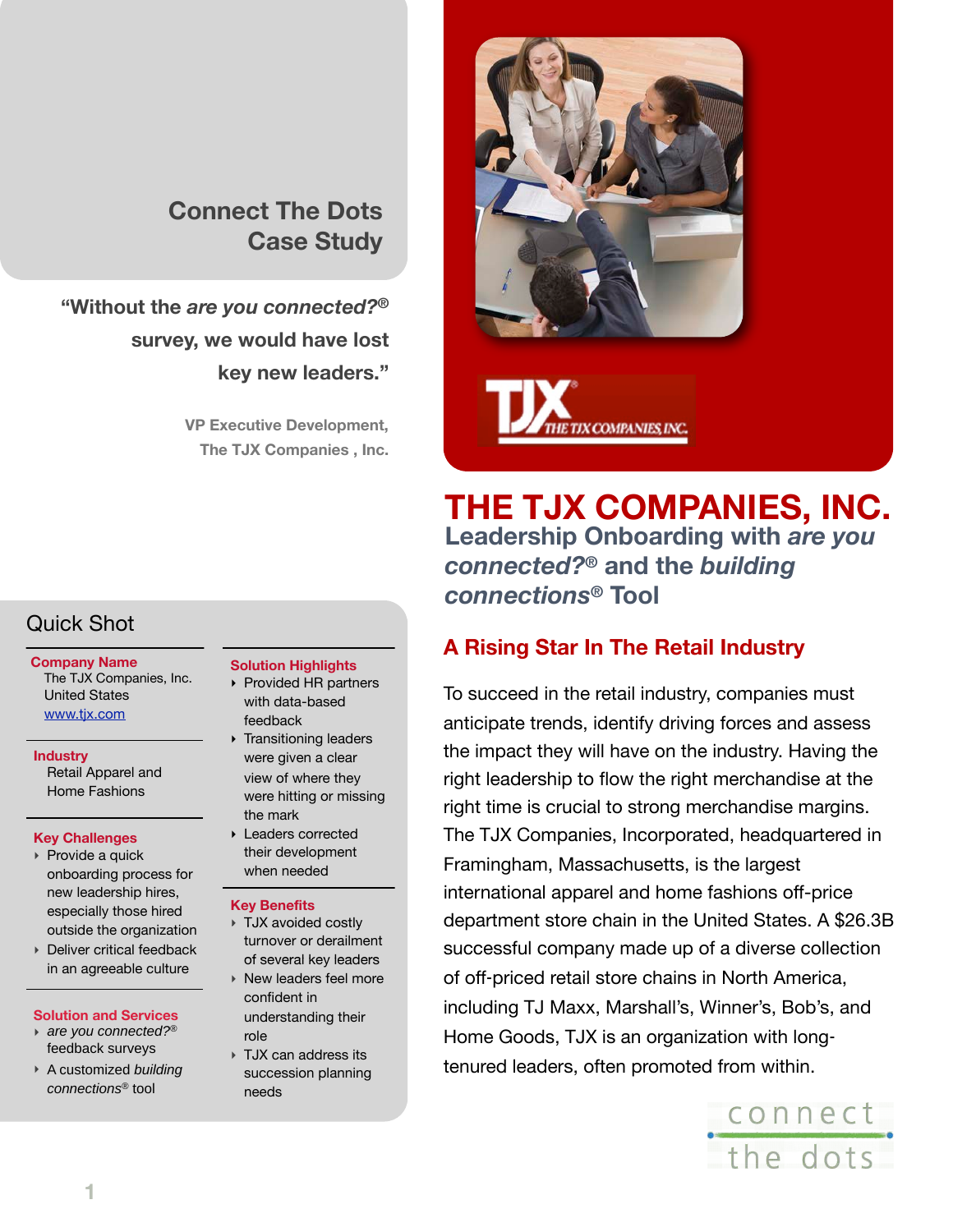## **The Need for Quick Engagement**

As the company continues to grow, mature and acquire new retail chains, the type of leader needed for competitive advantage has evolved. TJX's succession plan clearly spoke to the need to develop and recruit this new type of leader. TJX found that bringing senior leaders in from the outside, particularly for merchandising roles, was very challenging for both the new leaders and the organization, often taking up to two years to complete the transitioning process. To meet the demands of their changing business, it was critical to create a consistent process that surfaced the culture quickly and engaged the HR Partner and Hiring Manager in supporting the new leaders' success.

TJX also had another challenge. To collect and deliver feedback to transitioning leaders in a culture that is agreeable and additionally, unfamiliar with receiving such direct assessment was uncomfortable. The HR leaders knew that transitioning leaders needed this feedback to be successful in the complex culture. However, there was not a consistent methodology to gather and deliver the feedback. In addition, the HR team did

not have the expertise to determine the appropriate behaviors to measure.

# **A Leadership Transition Process That Worked**

TJX came to Connect the Dots after an exhaustive search to create a more effective transitioning and onboarding process. The key elements of the process were:

- A six month process that began at offer acceptance
- A customized *building connections*® tool with links to RoadMaps and learning sites
- A process led by the HR Partner with clear roles for the Hiring Manager and New Leader
- Tools for surfacing and discussing the TJX culture
- The use of *are you connected?®* feedback surveys

Connect the Dot's *are you connected?®* early feedback tool was a natural extension of TJX's leadership onboarding process.